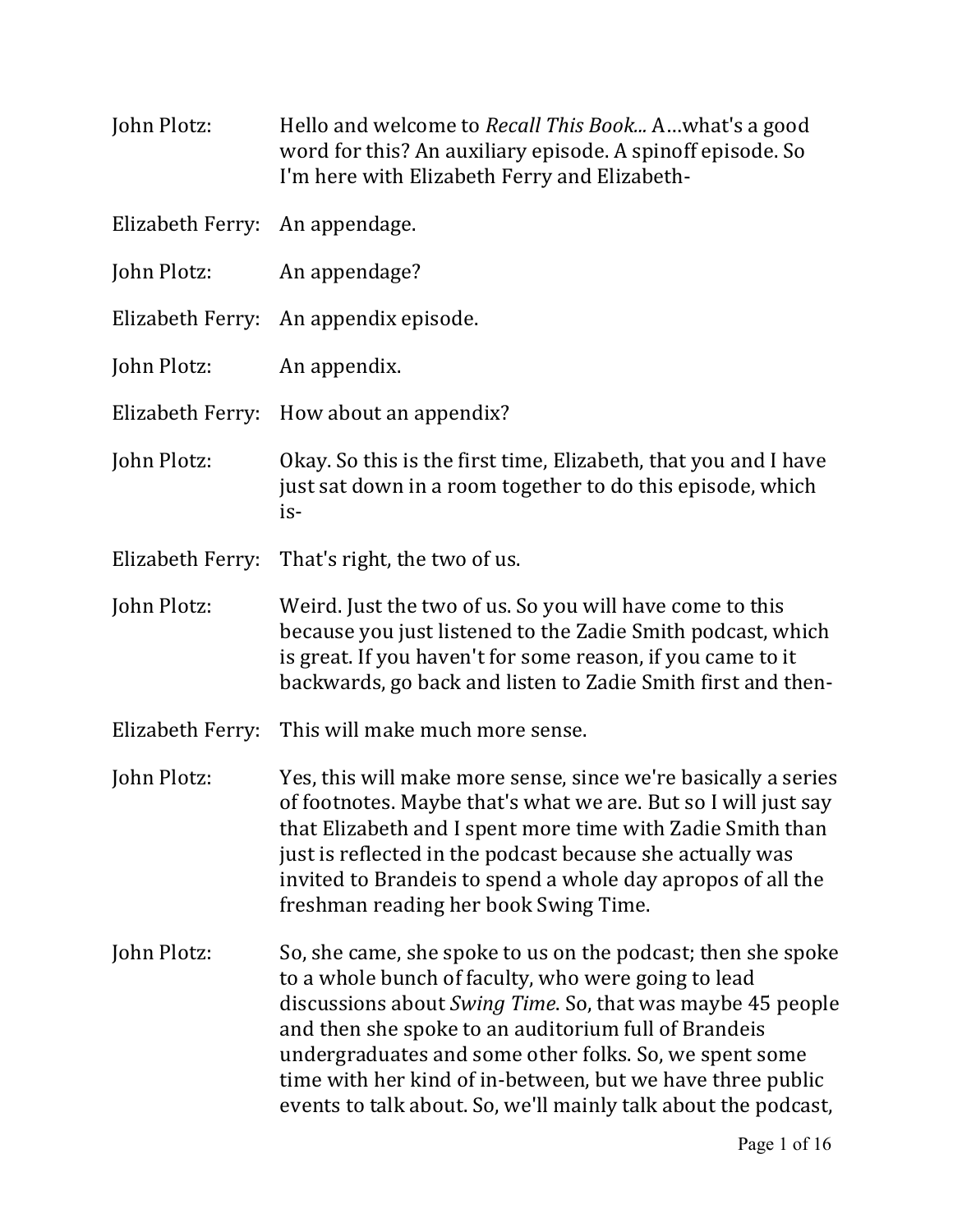but we will feel free to bring in interesting things that she said in any of those events.

- Elizabeth Ferry: And there was a lot of pattern.
- John Plotz: Yeah, there was a lot of pattern.
- Elizabeth Ferry: I don't think it will be weird.
- John Plotz: Totally. I mean I think one thing that really struck us, Elizabeth, you were saying this earlier, she's just very on point. I mean, what she is thinking about right now, *those* are the topics she will raise and she'll kind of run with them.
- Elizabeth Ferry: Yeah and they're fascinating and beautifully expressed. So it's not like, one could imagine that being like, "*Could you please stop talking about that?"* You got it. I got it. I got it.
- John Plotz: Yeah, yeah, yeah. Right. She talked about that fear, as you mentioned, she talked about the fear of repeating herself, that the novelist just does write the same damn thing over and over again. She said, Nabokov is somebody who does that. In a way, what we heard her do was run into channels that she's thinking about but she thinks about them in really interesting ways, and so she was in those same channels over and over and we were delighted.
- Elizabeth Ferry: And she's so... Without at all pretending that we're friends or anything, in some sort of contrived way, she's extremely available...I mean, it's sort of when people say that somebody is a good conversationalist, right? But in a way... And maybe this will speak to some of our things about authenticity and performance.
- John Plotz: Yeah, yeah. That's right.
- Elizabeth Ferry: But in a way that... There's no sort of... It's not like people you meet who are kind of pretending they're your best friend or something.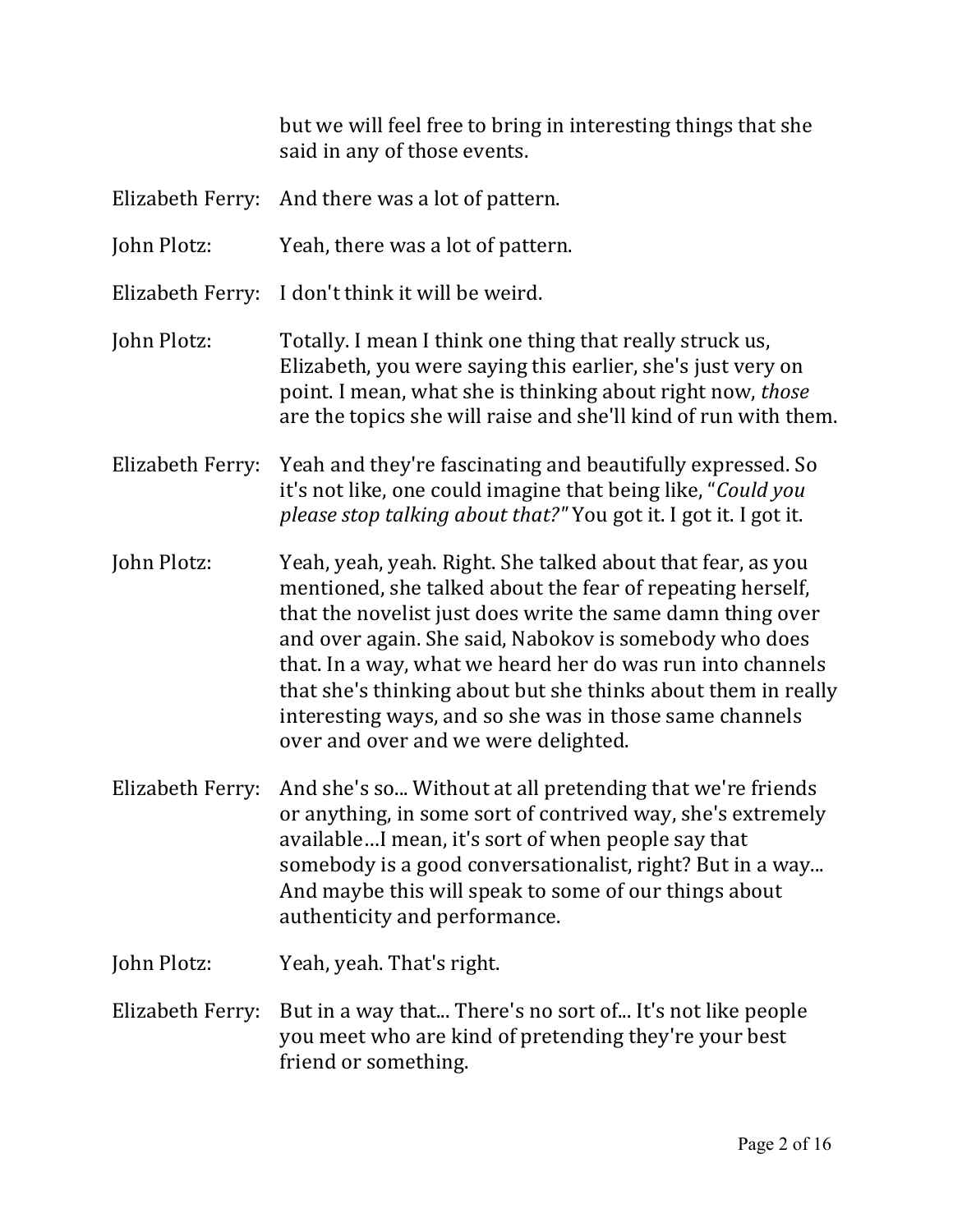| John Plotz:      | Yeah, right. I agree with that.                                                                                                                                                                                                                                                                                                                                                                                                                |
|------------------|------------------------------------------------------------------------------------------------------------------------------------------------------------------------------------------------------------------------------------------------------------------------------------------------------------------------------------------------------------------------------------------------------------------------------------------------|
| Elizabeth Ferry: | Yet you really feel you're invited into her thinking.                                                                                                                                                                                                                                                                                                                                                                                          |
| John Plotz:      | Totally. But--                                                                                                                                                                                                                                                                                                                                                                                                                                 |
| Elizabeth Ferry: | She's listening to you too, right? So that is a lovely quality.                                                                                                                                                                                                                                                                                                                                                                                |
| John Plotz:      | Right. But there was not a ton of small talk. I mean, in fact at<br>one point she was sitting in the (I'll reveal a secret of the<br>trade, which is that you sit around in this "green room" in<br>advance waiting to go on in front of the undergraduates)<br>and I was sitting in the green room with her because I was<br>going to interview her in front of a bunch of<br>undergraduates.                                                 |
| John Plotz:      | When I walked in, she and the Dean were sitting next to<br>each other and she was just reading Kierkegaard. She just<br>felt like reading Kierkegaard so that's what she's going to<br>do. Then when she came back to the undergraduates,<br>somebody asked a question and she's like, "Well you know,<br>Kierkegaard has something to say about that."                                                                                        |
| Elizabeth Ferry: | I was just reading him.                                                                                                                                                                                                                                                                                                                                                                                                                        |
| John Plotz:      | It was really charming. So, I think you put it really well. I<br>mean, if we had to run through her obsessions, one of them<br>would definitely be She has a familiar but very subtle<br>critique of authenticity. She doesn't believe in the kind of<br>the deep core identity that we possess in some profound<br>level. It made me think about Lionel Trilling making the<br>distinction between <i>authenticity</i> and <i>sincerity</i> . |
| John Plotz:      | What he meant by <i>sincerity</i> is a form of that, what you call<br>the availability. I totally get it. You are performing a little bit<br>because you're among strangers. So there's a way you<br>behave among strangers, but it doesn't You're not going to<br>lie to them. You're not going to pretend to an interest you<br>don't feel. But on the other hand, you are going to find what                                                |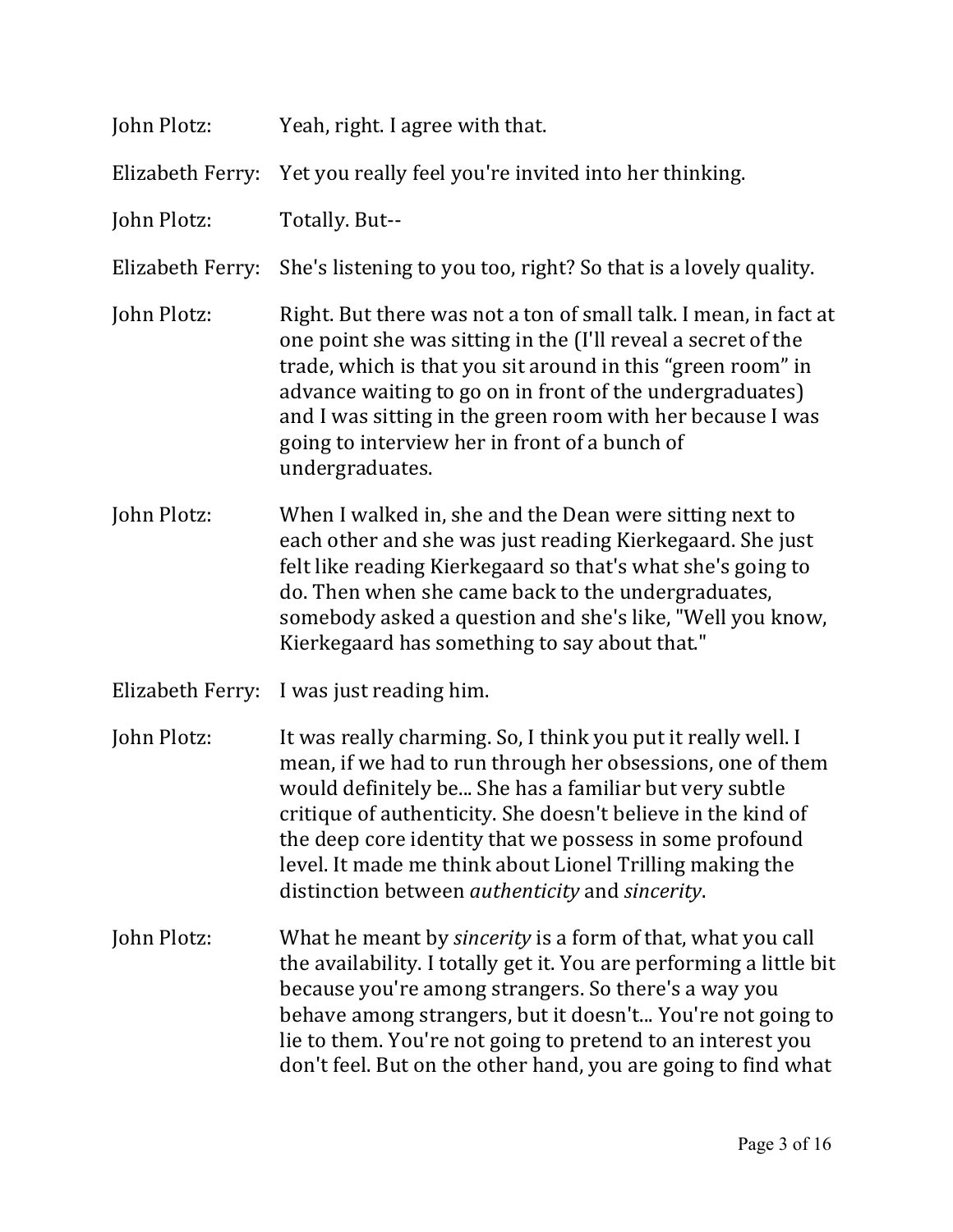the common ground is, that we could share a conversation about.

- Elizabeth Ferry: Right. Right. Yeah. It actually also reminded me of another of her ideas that she kept returning to, which was the way in which writers are not like or like other people, and also by extension, the way in which artists are like and not like other people.
- John Plotz: Yes. Totally.
- Elizabeth Ferry: Right. So, I mean, even the way... Both in the sense that she was talking about how novelists write the same book over and over again and then she kept returning to the same ideas over and over again. Also, the... "I'm reading Kierkegaard and then it's going to kind of naturally flow into my conversation."
- John Plotz: Yeah, yeah, yeah. Though she also had that point about rock and rollers as people who just don't know where to quit. There are forms of art that are just like *bang, bang, bang* going forward. I kind of wanted to hear her vision of the art that tacks and takes into account involvement or attunement or something.
- Elizabeth Ferry: Yeah. You brought that up actually in the interview, but it was one of the balls that didn't--
- John Plotz: Yeah, exactly. Yeah. So just to run through, let's put those big obsessions on the table. So, you mentioned one of them is about authenticity and one of them is about the way that artists are performers, especially novelists are performers, but then we're all performers in our everyday life as well. So, that's a version of the critique of authenticity that I think is quite subtle and distinctive.
- Elizabeth Ferry: Yes. Also, at one point she says in the interview with you about sort of... I believe that humans are sacred and so in that sense, I believe in a soul, but I don't believe there's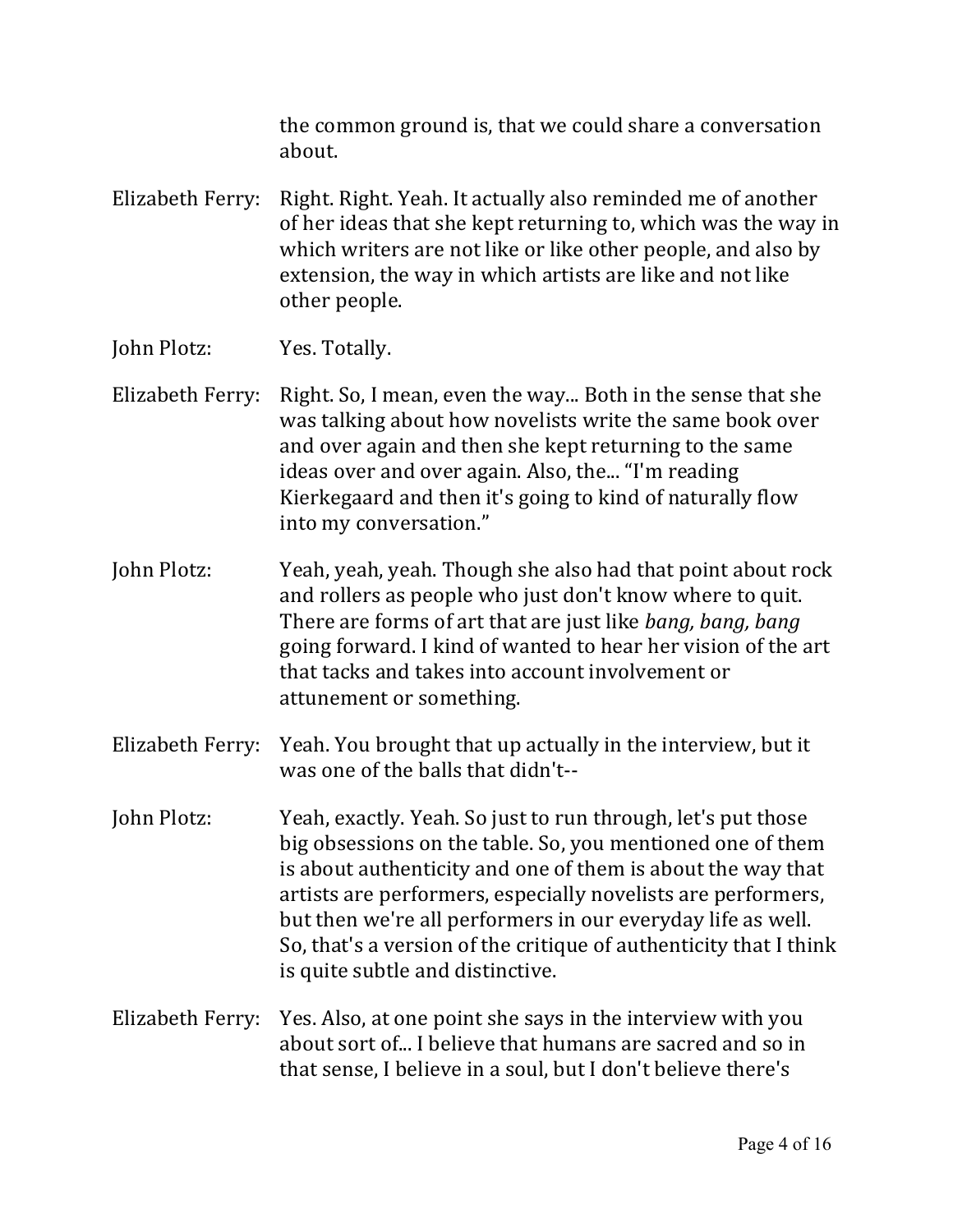some core, a soul in the sense of this core you can get down to that never changes, right?

- John Plotz: Totally. I mean, of course I'm always trying to get people to plug Hannah Arendt and I feel like Zadie Smith did do that.
- Elizabeth Ferry: Speaking of people who have obsessions.
- John Plotz: Yeah exactly. But in this case she went one better than that because she phrased in her own way and she said this is in her mind something that seems to be a very Arendtian problem, which is figuring out who someone is, is not like saying what they are, but it's also not as simple as just finding that inimitable interiority.
- John Plotz: Because in fact, *who they are* is something that goes on in their interaction with others. I got to say about... She didn't talk that much about her own fiction because she clearly doesn't like going back. But that is what I love about her fiction. You see people coming out in their interaction with others... Sides of them are revealed that they don't know.
- Elizabeth Ferry: So can I ask you, as someone who is more of an expert on the British novel than me-
- John Plotz: Yes. But can we talk about... Can we just name her other obsessions or do-
- Elizabeth Ferry: Yeah, yeah. Name the obsessions.
- John Plotz: Yeah, so name the obsession. So the other-
- Elizabeth Ferry: Okay. Wait, before we do that. Just remind me to ask something about the British novel and this question of-
- John Plotz: We'll, let's go back right to it. Yeah. So, I just want to name the other obsession. One is what I call the *golden ticket*, which is the way of thinking about access to elite institutions, especially universities. Which she talked about a lot and not the faux meritocracy, but like the hypocrisy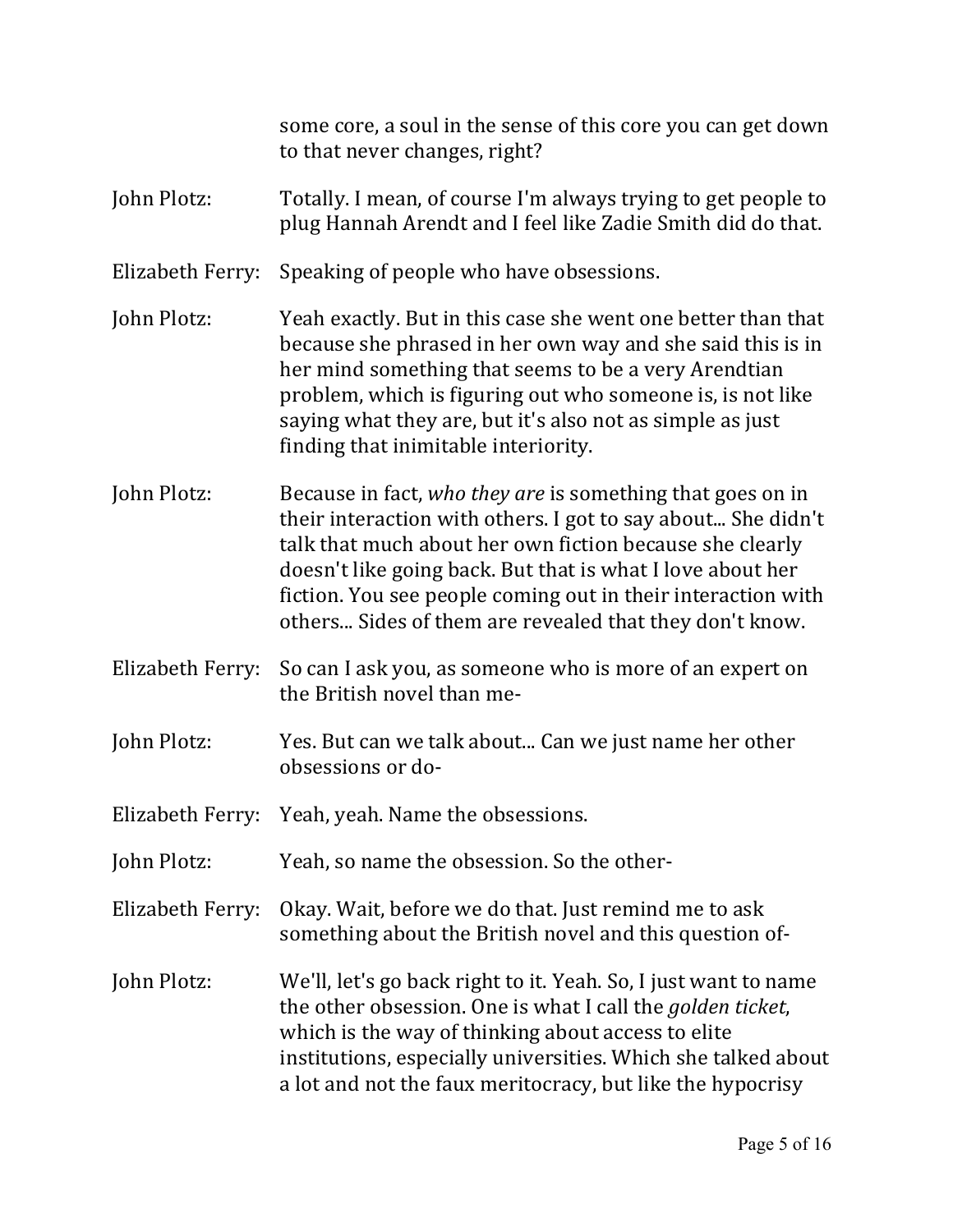built into a so-called meritocratic system, that allowed only a few people to climb out of working-class education into the great free British university system.

John Plotz: So on the one hand she was saying, *now that it's gone, let's applaud* what that public university system did. That's why she quoted people like Tony Judt, and she could have mentioned Raymond Williams or other people like that. Richard Hoggart. For the way that it was a class crossing mechanism. So let's-

Elizabeth Ferry: At least for a few.

- John Plotz: For a few, but then let's also not forget the bogusness of that because it allowed people, and she explicitly included herself, that people who did get that ticket to Cambridge to somehow feel special and not understand that letting in 2 out of 2000 was part of the game.
- John Plotz: Then I guess the final preoccupation that she had that we didn't... She has a very strong conception of what the politics of the novel should be, but they don't necessarily look like what counts as political to the younger generation, which is very woke and focused on certain kinds of cultural issues.
- John Plotz: In fact, she was a little bit sharp with the undergraduate questioners who wanted her to talk through identity categories. So, I liked the way in which she didn't want to cede the political ground. She wanted to say *no*, there's another way to think about politics that doesn't require you to go through identity and categories.
- Elizabeth Ferry: That's right. So, and she actually brought it up in your interview too when she talked about sort of her affinity with *Olive Kittridge*.

John Plotz: *Olive Kittridge*. Absolutely.

Elizabeth Ferry: She said, ostensibly I have nothing in common with an old white lady from Maine. But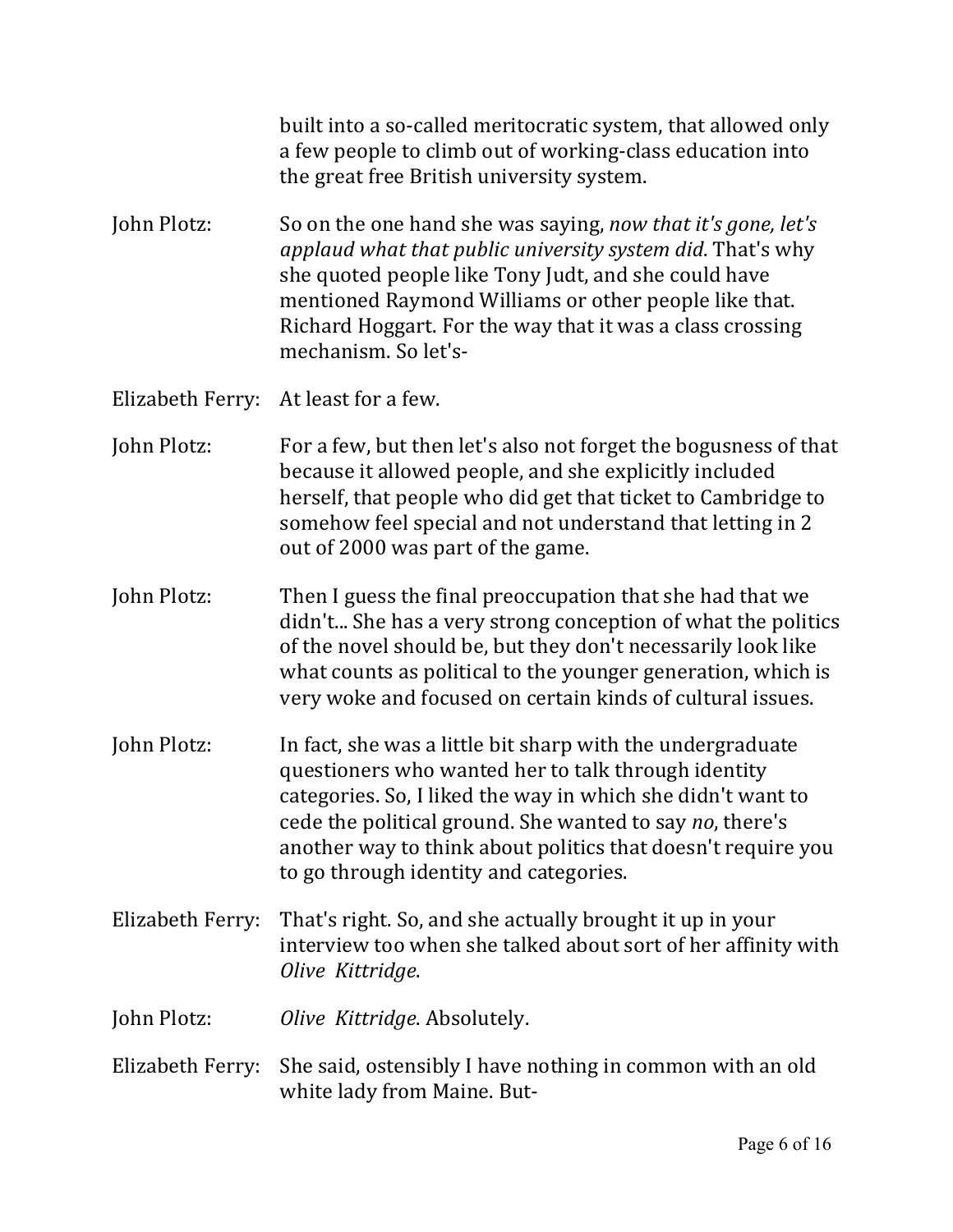John Plotz: Yeah, it broke my heart that she wouldn't take the bait on Willa Cather there, by the way. Elizabeth Ferry: I know. That was great. John Plotz: I was really bummed. Elizabeth Ferry: You wanted her to give a PSA for Willa Cather. John Plotz: Yeah. That was the public service announcement I wanted. Yeah, that's true. Elizabeth Ferry: But anyhow, so, and this sort of idea of... She's kind of interestingly located it in *visibility*, right? The affinity is nothing that you could *see* necessarily. But at the same time, clearly having a highly sophisticated and leftist critique about structure, right? That came out in her discussion of education, it came out in her discussion of... Elizabeth Ferry: There was a really interesting moment and with the faculty when somebody said--in talking about *Swing Time*--we've all had that experience of somebody that you grow up with who... Just things don't turn out well. Smith said, "Well, I mean, for a lot of black people, it is... That's like a whole neighborhood or a whole country. It's not just one person." I thought that was a really strong basis from which to make politics. John Plotz: I totally agree. Just to say more about that, I thought, she's disavowing and especially towards the undergraduates, she disavowed in quite straightforward terms the notion that you would have an automatic affinity or identity with people. But--she also definitely was not at all shy about referring to herself as a black writer or talking about the experience of being a black Briton. John Plotz: I've read articles where she talks about the way in which if there's a kind of vulnerability or a wound in the society in Britain, it's like young black men that are going to bear the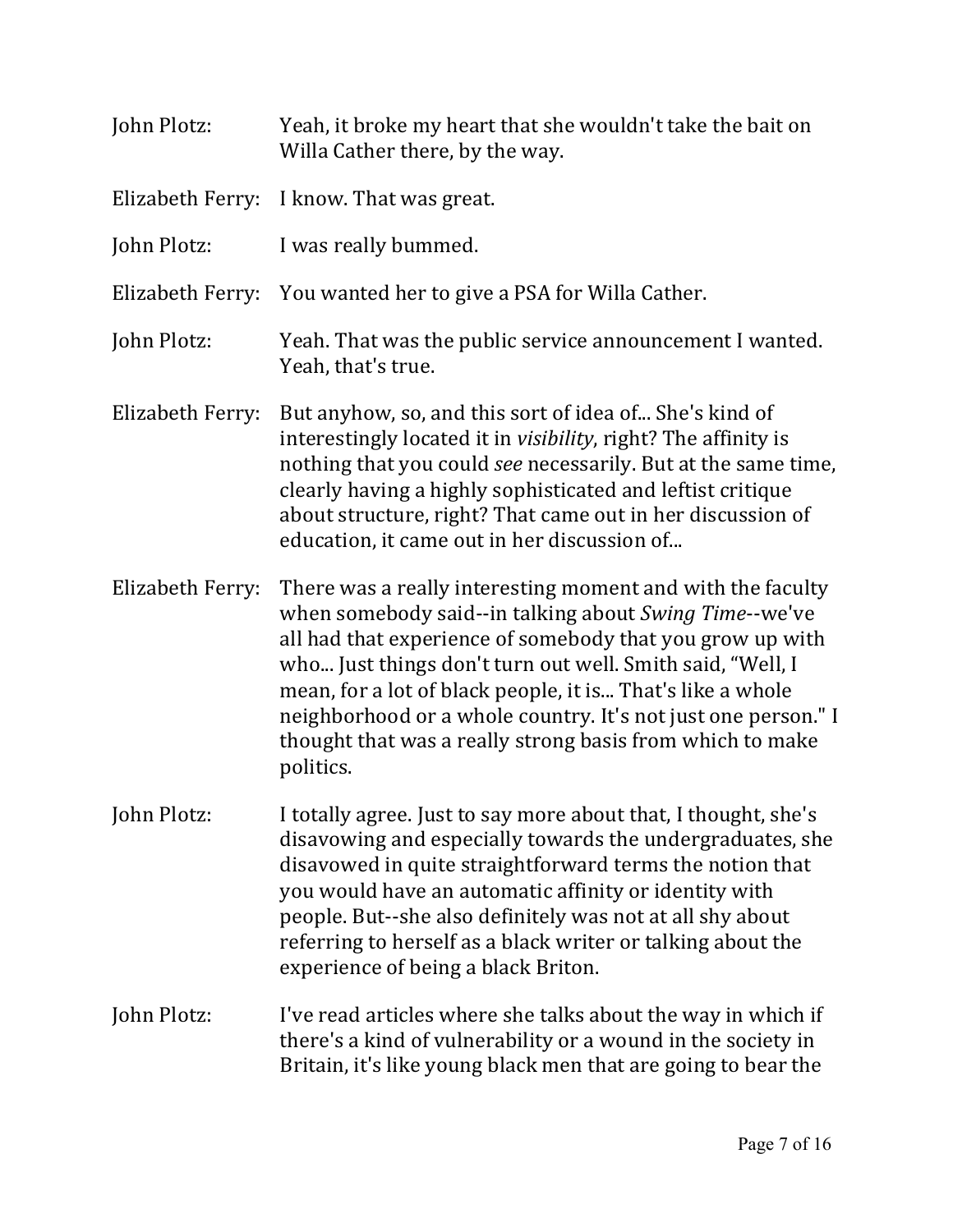brunt of it. So, it's not like she denies that those things especially on statistical-

- Elizabeth Ferry: Or that they're commonalities. That's right.
- John Plotz: Right. Right. That's true.
- Elizabeth Ferry: That those commonalities have specific historical reasons.
- John Plotz: In a way to go back to the "golden ticket" point. She said something really that I found incredibly poignant, which is she talked about getting to Cambridge... Okay. So I already mentioned, she's sort of 2 in 2000 figure leaving her own school and getting to Cambridge and then discovering that there are these schools where three-out-of-four people are going to end up at Oxford and Cambridge.
- John Plotz: She talked about how hard it is to fall out of the upper middle class. Which by the way, I think about all the time with people like Boris Johnson. There's certain people who are just born with the assurance that whatever they do, they're going to be cushioned. Most of the Tory Party are like that, but boy does Boris Johnson have it in spades.
- Elizabeth Ferry: I was listening to the coverage of Woodstock, because it was the 50th anniversary of Woodstock, it was like they didn't have a permit until a month beforehand and then they didn't build a fence because they only had time either to build either a stage or a fence and then they ran out of food so the army brought them food.
- Elizabeth Ferry: Then all of these things happen and it's like Jesus Christ, white privilege is... We just completely flame out and yet somehow this will become this iconic historical event that everybody remembers. Because it's okay if you don't provide for any food, because the army will come and give you food.
- John Plotz: And by the way, for me, I totally... For people who haven't read Doris Lessing's The Fifth Child, I completely commend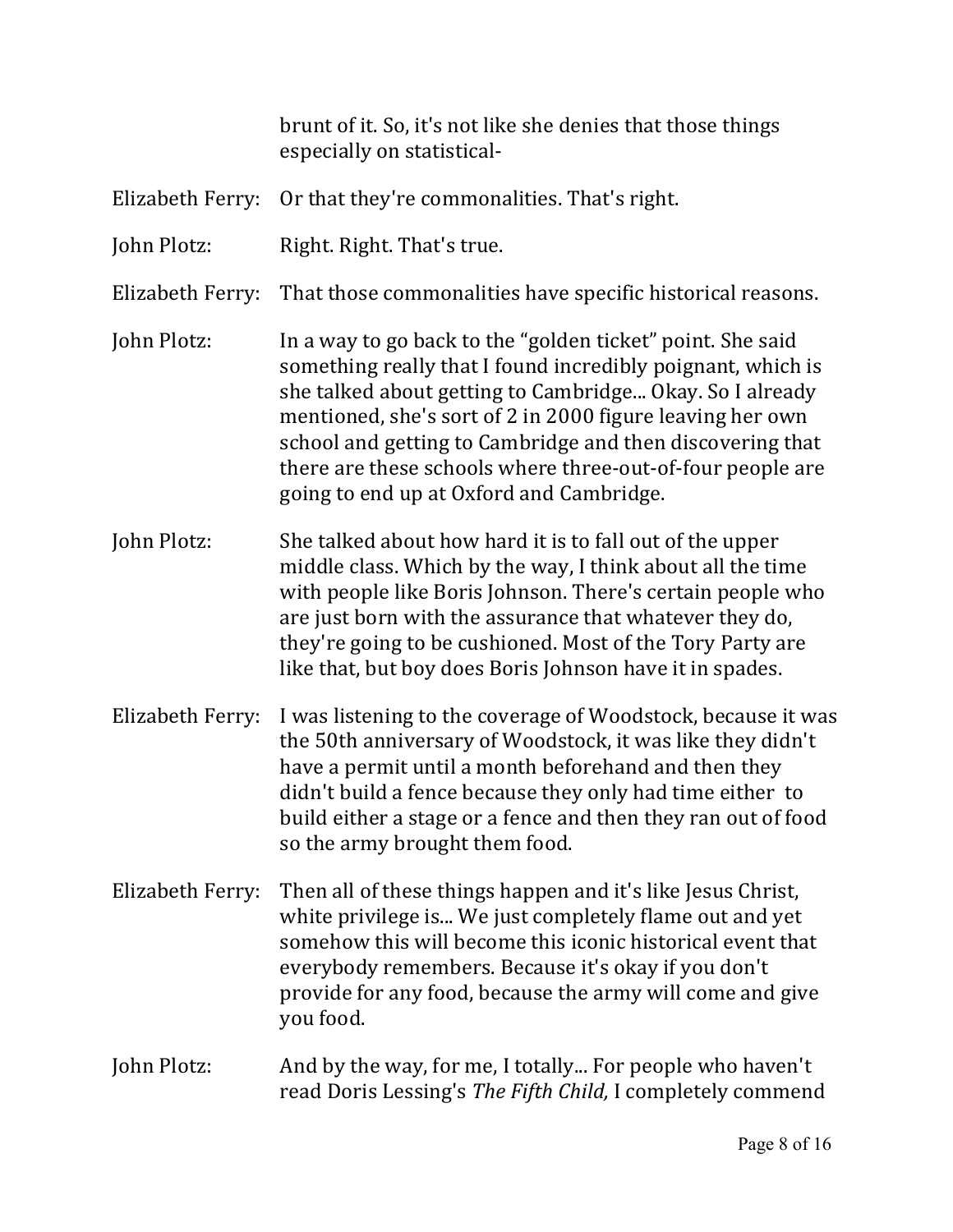what she said about how Lessing's *fifth child* works as a great way of thinking about that because that is one of those perfect privileged childhoods that's being described and this is perfect, shiny, happy couple.

John Plotz: Then what it takes to destroy it is a fifth child who's literally satanic. That can break the family but basically nothing else could. Elizabeth, you and I, I mean we don't need to get totally self-referential, but we're both children of academics and we grew up in a situation where my kids go to the same school that you went to, and there's an understanding that we're part of that world where... It's not like you can't fall through.

Elizabeth Ferry: I feel it's natural and easy and... Yeah.

John Plotz: There's just not that many holes in that floor. Zadie Smith's point was like, "Well, one of the reasons there's not that many holes in that floor is that there's not that many holes in the ceiling for where I came from".

Elizabeth Ferry: That's really well put. What I was going to ask you was about.... Was what we said a few minutes ago about these sort of two ways of being like the rock-star *charge forward...* I'm constantly self-actualized and then-

John Plotz: Yes. Which is also President Trump in her account, people who think being my best self is somehow an achievement.

Elizabeth Ferry: Which is also President Trump and her account. Right. And means not just an achievement but a full realization of the self.

John Plotz: Totally. Right.

Elizabeth Ferry: That's how the self should be. Then there's the other mode, which is this kind of relational, the self emerges through interaction and you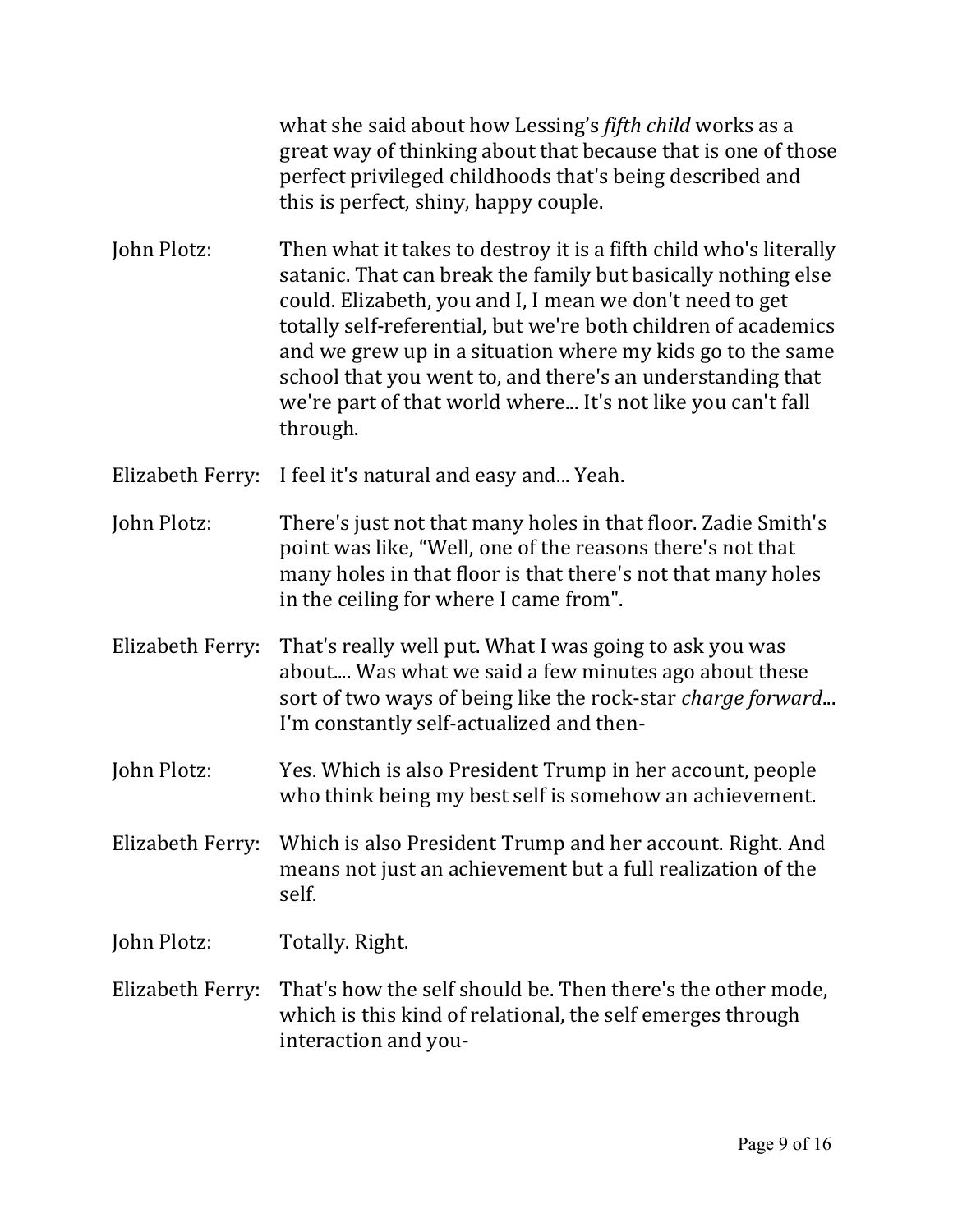John Plotz: Yeah, *involvement* was the word I tried to throw out to her, but she didn't really bite. Exactly. Elizabeth Ferry: But you just were saying that,, and I agree that that comes out really clearly in her prose, right. That there's this sort of way in which her characters are kind of constantly emergent through their relationships. So, then what I wanted to ask you was can you give a little genealogy of the British novel that is playing with this? John Plotz: Oh yeah. Okay. So, that's really interesting. So, in order... Yes, I can, but I would say two things about that. One is Zadie Smith, like a lot of British novelists, spends a lot of time actually praising the experimental European tradition, so she talks about Kierkegaard a lot. She actually didn't talk about Russian novels a lot. Elizabeth Ferry: She kind of dissed the French though. John Plotz: In front of the undergraduates, she threw the French under the bus for not being funny. She said the English are funny and I thought that was revealing because I actually do think that the sense of humor in Zadie Smith is connected to Jane Austen and it's connected to Muriel Spark, whom she praised. She praised *The Girls of Slender Means*, which Steve McCauley and I talked about on the podcast because Muriel Spark is a totally brilliant, mid-century comic novelist. John Plotz: So there's a tradition of kind of humanistic warmth, where basically you see characters in their foibles but you nonetheless embrace them in that. I think she belongs to that, but I think she wants to locate herself. Elizabeth Ferry: Forster definitely belongs to that.

John Plotz: Forster totally belongs to that. Right? Actually I think Zadie Smith is a lot funnier than Forester. Forster tries to be funny. He does not succeed the way Zadie Smith succeeds. I think she's left her whatever... I was going to say master, but that's not the right word. She's left her old instructor behind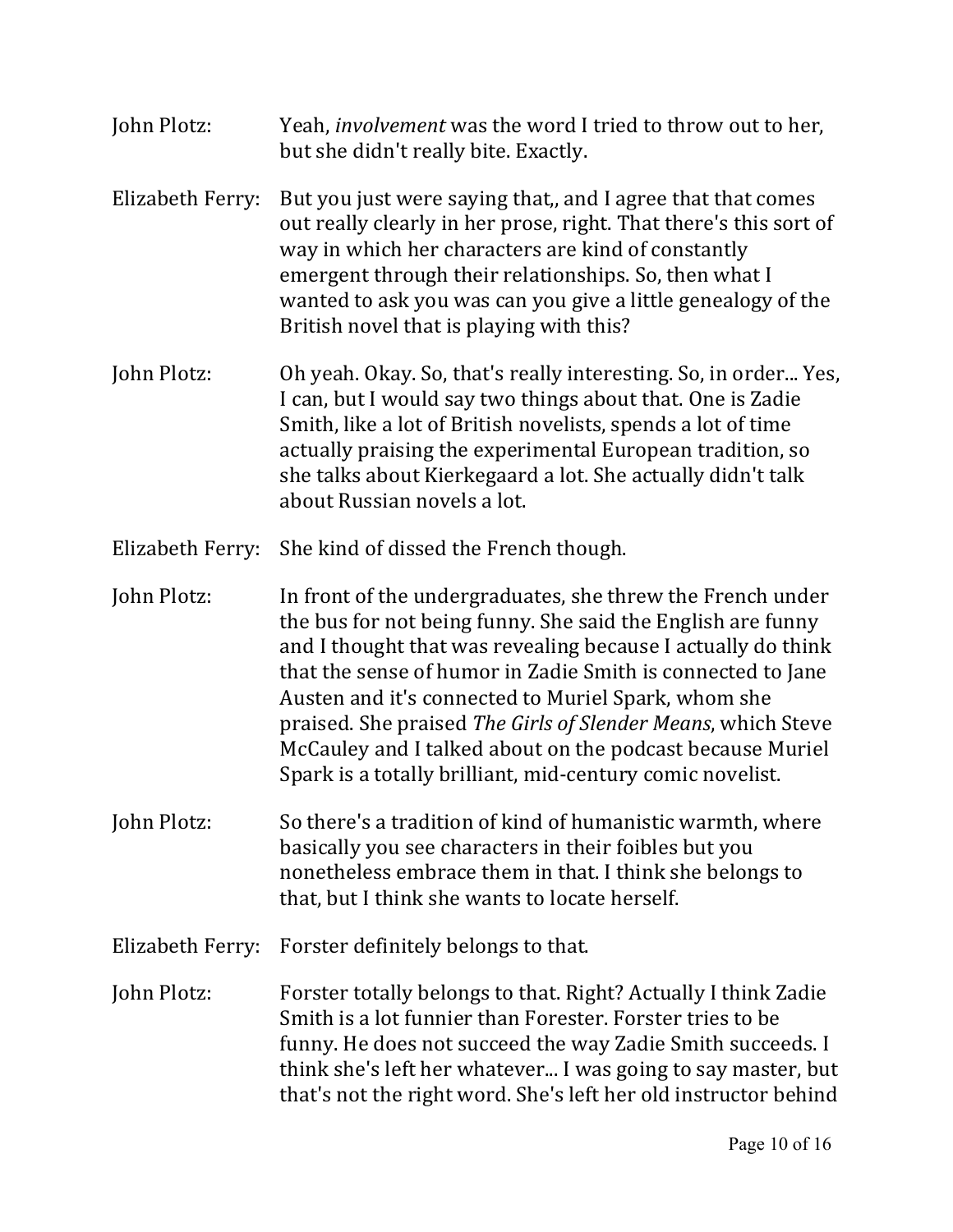in that regard. Virginia Woolf is really not funny at all. I'm going to get hate mail for that. Yeah.

- Elizabeth Ferry: Then Kingsley Amis could be in thattradition.
- John Plotz: I guess.
- Elizabeth Ferry: But it's a different kind of funny.
- John Plotz: That's minor. Yeah.
- Elizabeth Ferry: It's so fucking funny though.
- John Plotz: It is.
- Elizabeth Ferry: But it's a different kind of funny too. It's not sort of the foibles. Actually, Trollope is someone-
- John Plotz: Well Trollope is, but I was going say the other person she mentions, which I think is completely fair, is she raved about Hilary Mantel and that's when she mentioned Muriel Spark. The point there would be that Hilary Mantel is someone who... Even before she was required to write a historical novel in order to become famous, she nonetheless was able to see characters in a sort of funny sideways way. I actually would put Penelope Fitzgerald in that category too.
- John Plotz: But what I was going to say is that Zadie Smith definitely wants to link herself more to a European experimental novel tradition, which would be the Nouveau Roman, people like Robbe-Grillet. She mentioned this book, now I'm forgetting the name. What's it called? The Bathroom. Yeah. Which I don't know at all, but it's clearly an experimental Belgian novel. In her famous "Two paths for the novel," she basically says lyric realism is really boring and stodgy and the experimental novel is this richer way to go.

Elizabeth Ferry: Which is sort of odd because-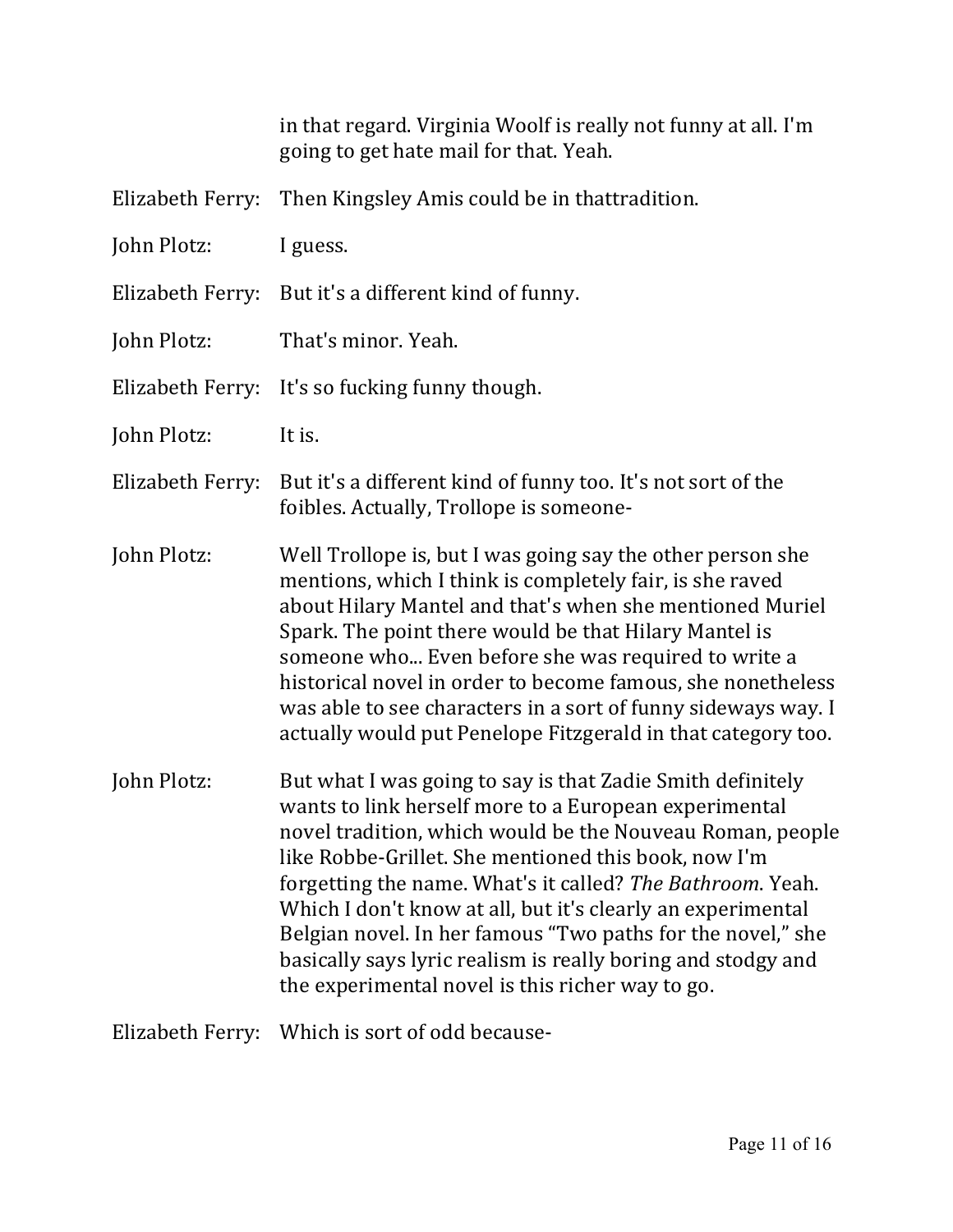- John Plotz: I agree. So I think it's odd and I mean, I'm glad Zadie Smith is not here. Maybe she won't even listen to this because I think it's odd.
- Elizabeth Ferry: Well, I think it's mostly odd just because she writes much more like a lyric realist.
- John Plotz: I think it's not a bad thing but I think she's trying to describe something that she isn't like, that's exactly, I totally agree. Yeah. So she belongs to the state. Like she throws Joseph O'Neill's *Netherland* under the bus in that essay. But honestly, that novel is not so far from the world of how Zadie Smith realizes her characters and puts them into play with one another. So I think that's interesting. So I think there's a nominal genealogy for Zadie Smith, which is real because it's the people you think about when you're writing. But then there's a kind of shadow genealogy, which you can tell includes Woolf and Fostser.
- John Plotz: I think the reason that the E. M. Forster and Virginia Woolf comparison continues to be made, and it resonates, is actually that they are very unusual in the English novel tradition in being great essayists as well. Foreter, like I mentioned the book on the novel, but he has a bunch of other essays as well. Virginia Woolf has a famous book of essays called the Common Reader. You could think about A *Room of One's Own*, essentially an argued essay, and she was very aware when she answered my first question about not going back to her own novels.
- Elizabeth Ferry: And *Moments of Being*.
- John Plotz: Well yeah, *Moments of Being*. Right. Which we've discussed already on the podcast. Yeah. Oh my God, it is an echo chamber.
- John Plotz: But yeah, Zadie Smith herself made the point that she can go back to her essays because they're argumentative. So, she makes a distinction in her mind, which I completely get. I mean, as somebody who is only capable of writing the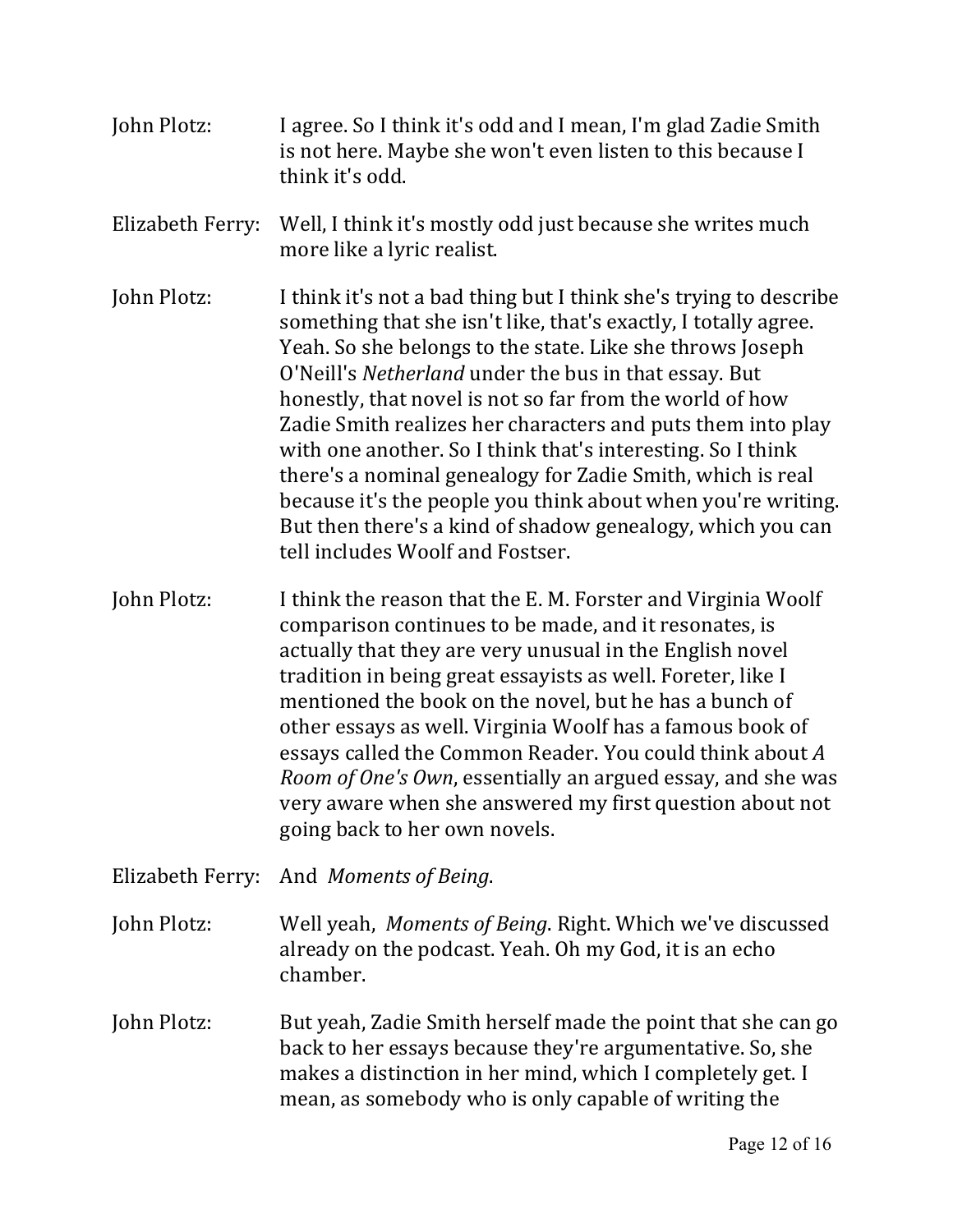argumentative stuff and not the fictional stuff, I like that a novelist also thinks of those two things as two different worlds.

- Elizabeth Ferry: The novel that tries to make an argument in that kind of way is usually not a very good novel...
- John Plotz: I think that comes back to something, Elizabeth, you said before, but let's unpack it a bit more which is that Zadie Smith is acute in that she sees what is the problems that people have. But to say that she's generous also means that she is...She will never *cancel* anyone. So, do you want to talk about that response to a student?
- Elizabeth Ferry: Well, I mean it just, it had to do with this character, Amy, who is in *Swing Time*.
- John Plotz: She's Madonna, isn't she? Yeah okay. She's Madonna. You know, global do-gooder, doesn't really think too much about what she's doing when she's doing good.
- Elizabeth Ferry: Sort of constantly having a circle around her who are sort of her friends and whose job it is to be her friends and to cater to her.
- John Plotz: Paid friends.
- Elizabeth Ferry: Paid friends. Yes.
- John Plotz: Poorly paid friends. Yes.
- Elizabeth Ferry: Right. It's kind of buffoonish. It's kind of character caricature, not in a bad way, I think it's good, but some... An undergraduate asked a question about it and she sort of... Zadie Smith kind of asserted her philosophy towards her kind of humanism.
- John Plotz: Yeah, fictional humanism by the way, because she was interested in them. She said fiction is the way to do... Well go ahead and say the humanism, but yeah.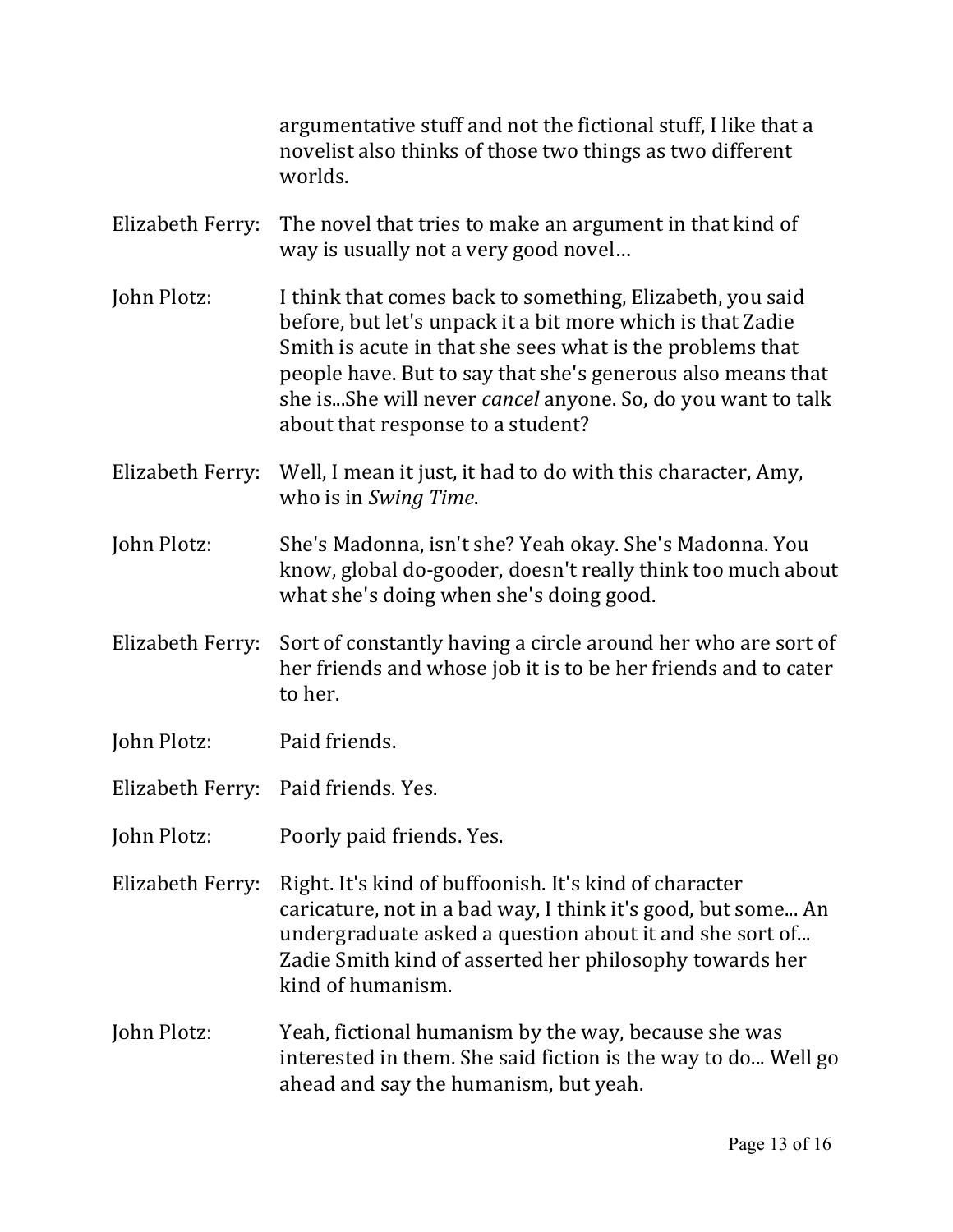| Elizabeth Ferry: | Well I mean I didn't get the sense, I mean that seemed to be<br>a point when she was actually crossing over from fiction.                                                                                                                                                                                                         |
|------------------|-----------------------------------------------------------------------------------------------------------------------------------------------------------------------------------------------------------------------------------------------------------------------------------------------------------------------------------|
| John Plotz:      | Oh, I see. She was not just talking about characters. She was<br>talking about people.                                                                                                                                                                                                                                            |
| Elizabeth Ferry: | She wasn't just talking about characters. Right? She sort of<br>said I'm not one of these people who can be like "I just can't<br>with someone".                                                                                                                                                                                  |
| John Plotz:      | Yeah, yeah, yeah. She waved her hand in a, "I can't with".<br>Yeah. She was a very She's a very good mimic, actually.                                                                                                                                                                                                             |
| Elizabeth Ferry: | She's quite a good performer. There was a little bit of a<br>generational thing in there too. It was definitely like<br>speaking to a group of college students and finding some<br>opportunities to assert a particular point of view about<br>contemporary social life.                                                         |
| John Plotz:      | Yeah. So, Elizabeth, final question. What did we what did<br>we do wrong? What should we have asked her? Should we<br>have pressed her? Is there something we should have<br>pressed her on more other than making her read?                                                                                                      |
| Elizabeth Ferry: | I wanted to hear more about I don't think we should've<br>pressed her necessarily because it was getting into the<br>weeds in various, especially in front of the Either in the<br>faculty or the undergraduate part. But I would've liked to<br>hear more about novels and specificities of novels and stuff.<br>And I actually- |
| John Plotz:      | I agree. She was terrific on Hillary Mantel. She was terrific<br>on Muriel Spark.                                                                                                                                                                                                                                                 |
| Elizabeth Ferry: | I just like her forthrightness about what she likes and<br>doesn't like and why and sort of these Even though I didn't<br>either, maybe I didn't agree or I just didn't understand some<br>of the genealogies that she was tracing.                                                                                               |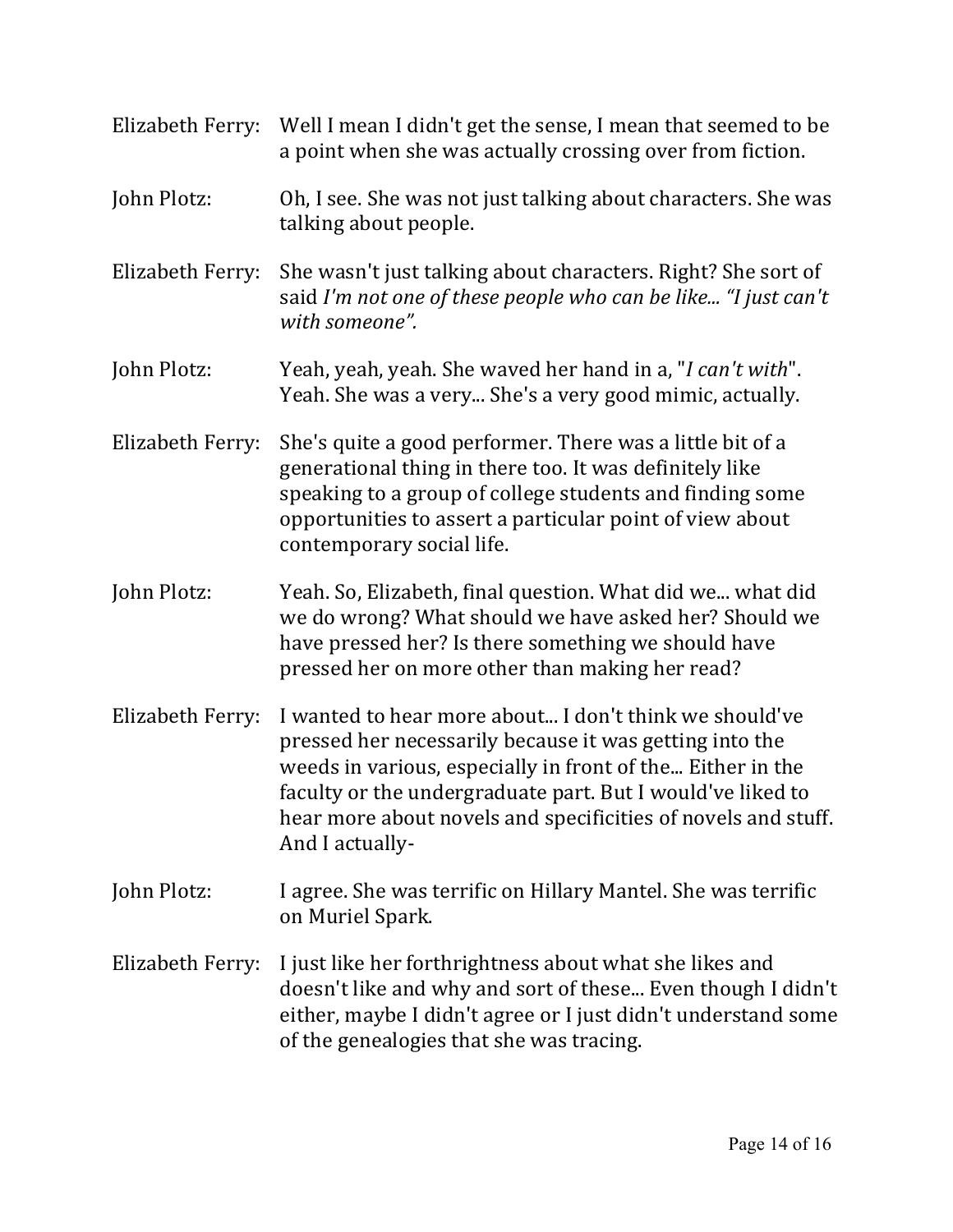| Elizabeth Ferry: | I just really enjoyed hearing that, and I actually wanted to<br>bring in I actually did have a conversation with her about<br>the way So John and I teach a class from time to time of<br>novels and ethnographies, and I was telling her about that,<br>and we were sort of talking a little bit about novels and why<br>novels are different from ethnographies and stuff. I think<br>that sort of leads into a conversation more about what the<br>novel can do. Actually I was just going to say that just to<br>circle back around to what we were saying about Jane<br>Austen and her kind of everything working out and being<br>very systematic. I think that is interesting because that is<br>characteristic with a certain kind of ethnography and<br>particularly within a kind of structuralists tradition.<br>Whereas somebody like George Eliott with Middlemarch is<br>much more of a Malinowski kind of- |
|------------------|---------------------------------------------------------------------------------------------------------------------------------------------------------------------------------------------------------------------------------------------------------------------------------------------------------------------------------------------------------------------------------------------------------------------------------------------------------------------------------------------------------------------------------------------------------------------------------------------------------------------------------------------------------------------------------------------------------------------------------------------------------------------------------------------------------------------------------------------------------------------------------------------------------------------------|
| John Plotz:      | Teaching it next week. Very excited.                                                                                                                                                                                                                                                                                                                                                                                                                                                                                                                                                                                                                                                                                                                                                                                                                                                                                      |
| Elizabeth Ferry: | Yeah. Good. So I think that would be interesting to talk more<br>with her.                                                                                                                                                                                                                                                                                                                                                                                                                                                                                                                                                                                                                                                                                                                                                                                                                                                |
| John Plotz:      | Actually, there's a thread I should have picked up on more<br>except I was afraid of sounding too much like an English<br>professor, but she mentioned Phillip Roth several times and<br>that's a really interesting comparison because she clearly<br>does identify with American fiction in ways that we could<br>have teased out more and the Roth comparison Because<br>talk about somebody who writes about twins. I mean, he<br>has the Double Life the Counterport Evit Chest Se many of                                                                                                                                                                                                                                                                                                                                                                                                                           |

has the Double Life, the Counterpart, *Exit Ghost*. So many of his novels are structured on the parallel lives that either get involved or are mirrors of one another.

Elizabeth Ferry: Right.

## John Plotz: I think that's what she likes about him. I mean I do think that's the affinity.

Elizabeth Ferry: And on that note.